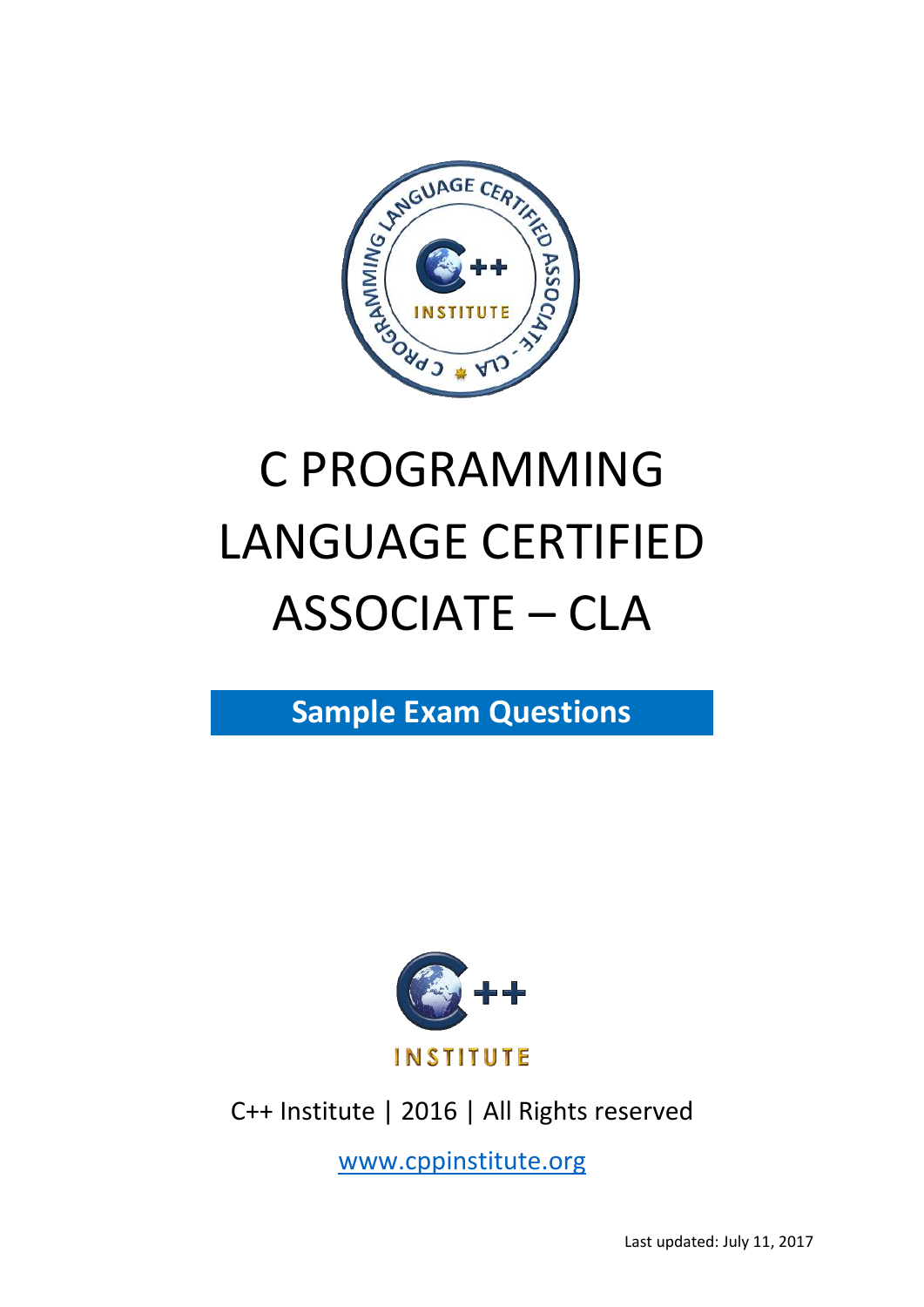```
 #include <stdio.h>
     int main(void) { 
       int i; 
      i = 100;if(i > 100)
            i -= 100;
        else if(i >= 0)
            i \neq 100; else if(i) 
            i \neq 100; else 
            i = 100; printf("%d",i); 
         return 0; 
 }
```
- A. the program outputs 0
- B. the program outputs 100
- C. the program outputs 200
- D. the program outputs 300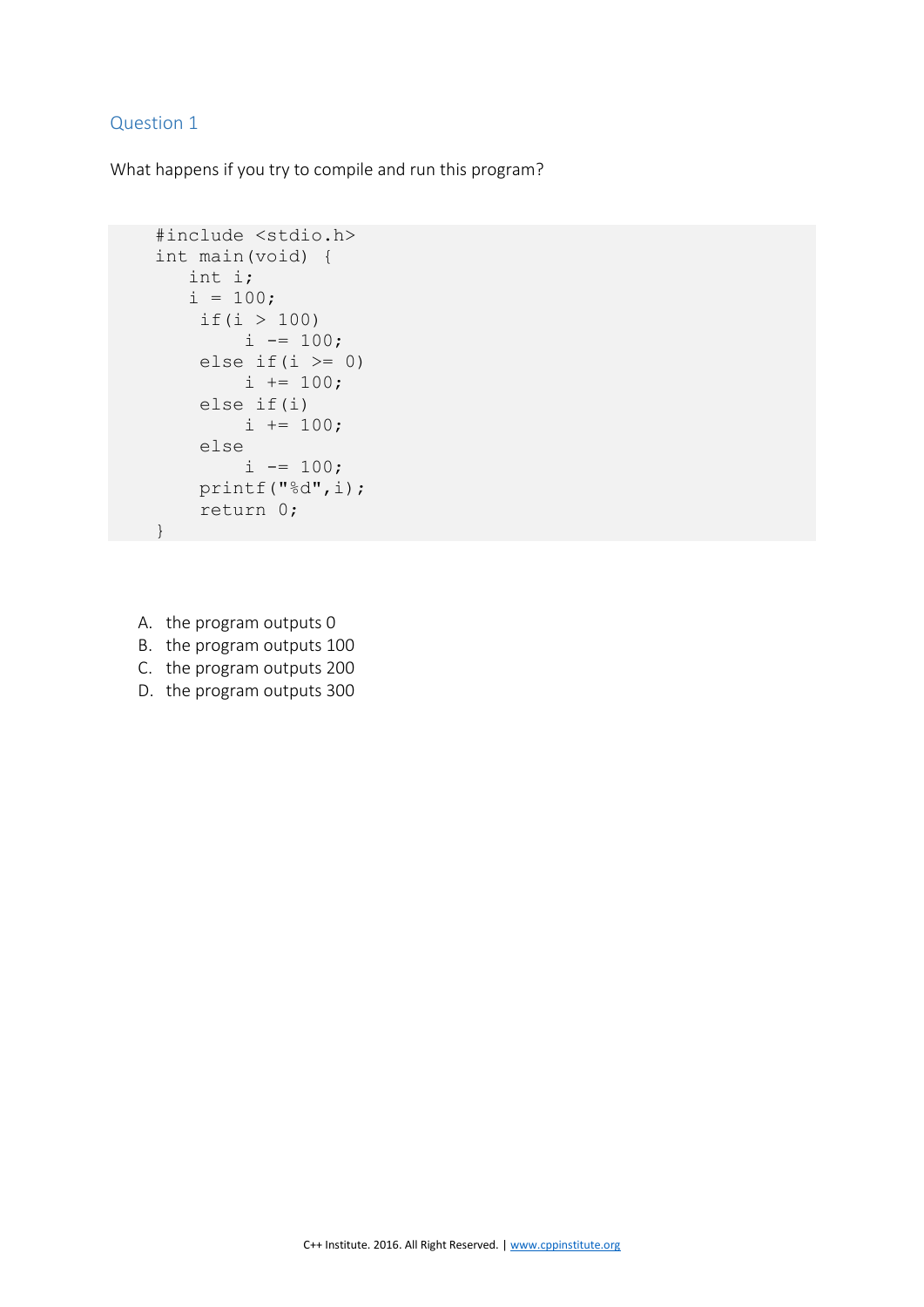What happens if you try to compile and run this program?

```
 #include <stdio.h>
     int main(void) { 
        int i = -100, j = 200;
        if(i > 0 \& 0 \leq j \leq 0)
          i++;
        else if(i < 0 && j < 0)
          i--;
        else if(i < 0 && j > 0)
          \dot{z} else
          j--;printf("%d",i + j);
         return 0; 
 }
```
A. the program outputs 99

B. the program outputs 100

C. the program outputs 101

D. the program outputs 102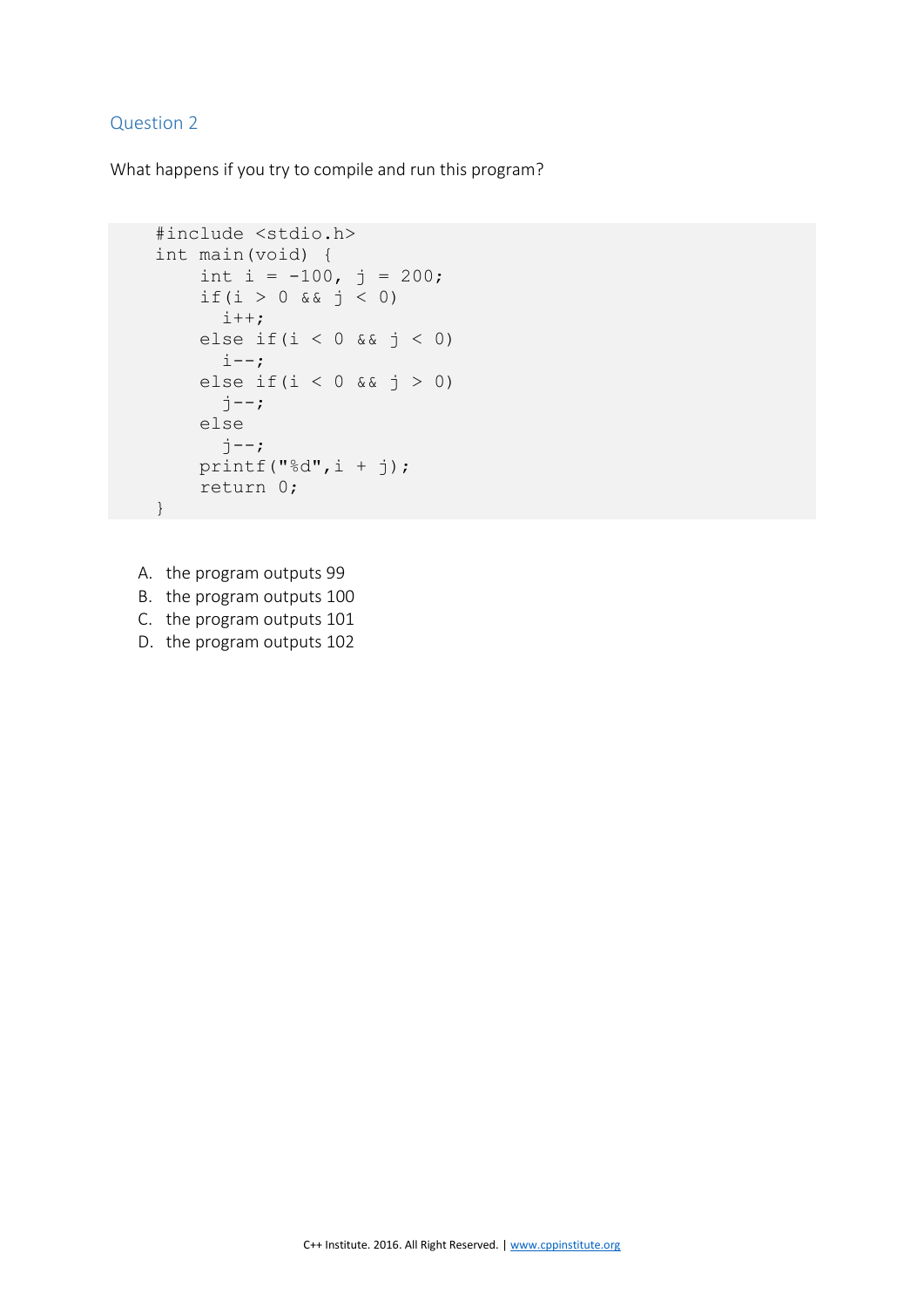```
 #include <stdio.h>
    int main(void) { 
       int i = -1, j = -i; int w1,w2; 
        w1 = (i > 0) & (y < 0) || (k < 0) & (y > 0);
       w2 = (i \le 0) || (j \ge 0) && (i \ge 0) || (j \le 0);
        print(f("%d", w1 == w2); return 0;
 }
```
- A. the program outputs 1
- B. the program outputs 0
- C. the program outputs -1
- D. the program outputs -2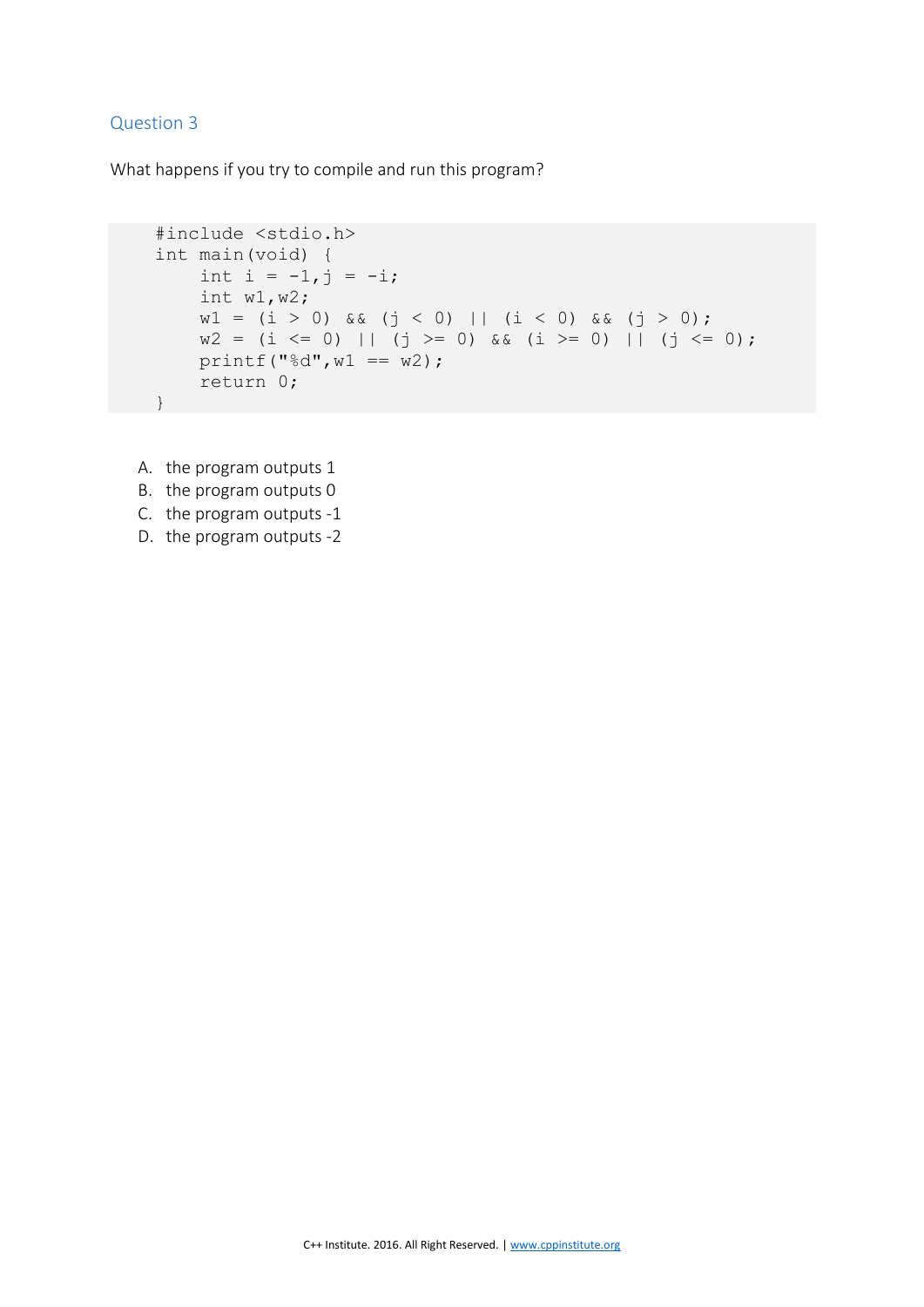```
 #include <stdio.h>
    int main(void) { 
       int i,t[5];
       for(i = 0; i < 5; i++)
           t[i] = 2 * i;i = 0;for (i = 0; i < 5; i++)i := t[i]; printf("%d",i); 
        return 0; 
 }
```
- A. the program outputs 12
- B. the program outputs -12
- C. the program outputs 13
- D. the program outputs 14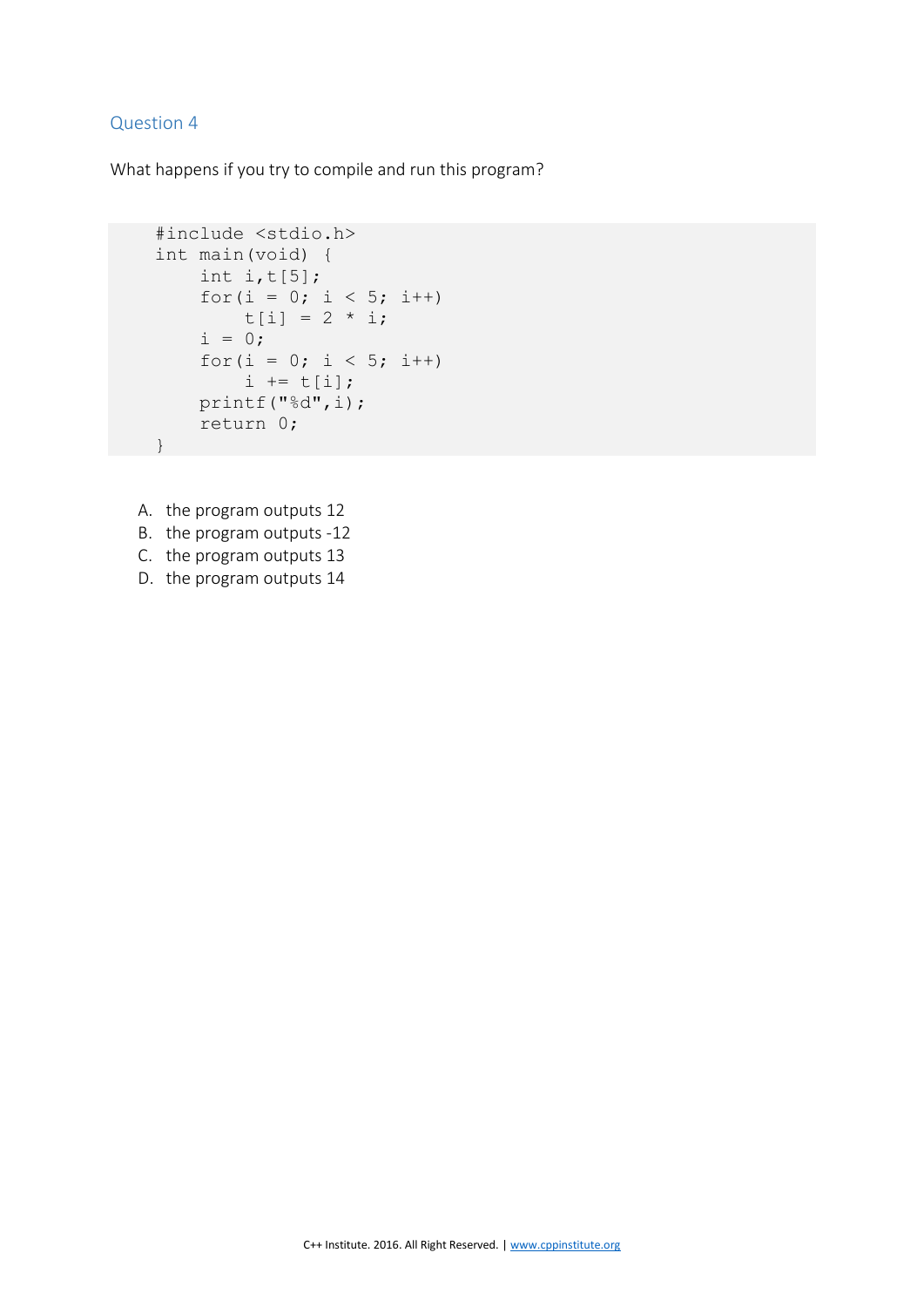```
#include <stdio.h>
int main(void) { 
    int i=10, j=20, *p, s=0;
    p = \&i; i++; 
    (*p)++;s = i + j + *p; printf("%d",s); 
     return 0; 
}
```
- A. the program outputs 34
- B. the program outputs 44
- C. the program outputs 54
- D. the program outputs 64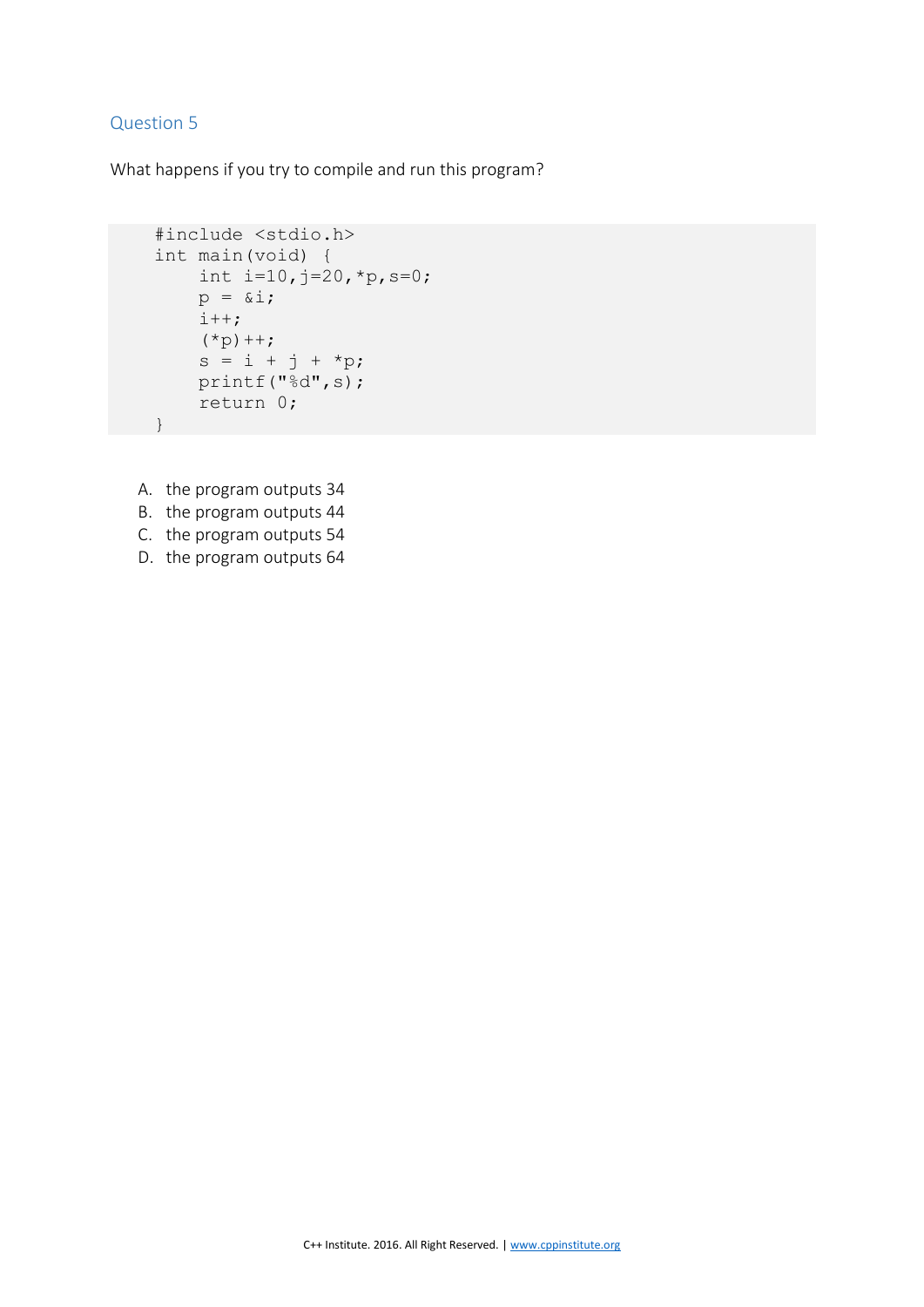```
 #include <stdio.h>
    #include <string.h>
    int main(void) { 
       char t[20] = "ABCDEFGHIJK";int s = strlen(t);
       t[3] = ' \ 0';s = strlen(t); printf("%d",s); 
        return 0; 
 }
```
- A. the program outputs 1
- B. the program outputs 3
- C. the program outputs 5
- D. the program outputs 7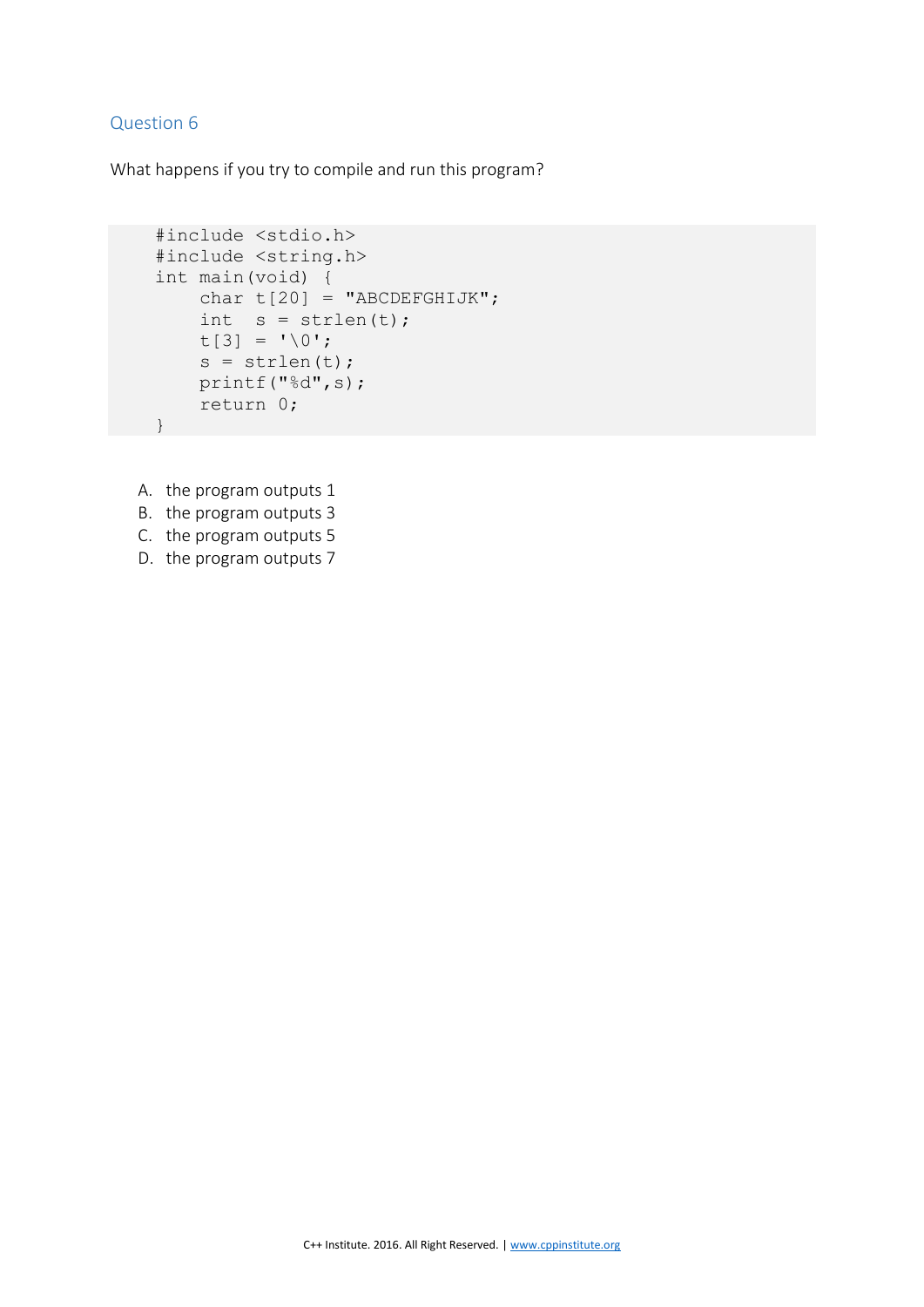```
 #include <stdio.h>
     #include <string.h>
     int main(void) { 
        char t[20] = "ABCDEFGHIJK";
       int s = strlen(t);
       t[3] = ' \0';s += strlen(t);
         strcpy(t,"ABCDEF"); 
        s += strlen(t);
         strcat(t,"ABC"); 
        s += strlen(t);
         printf("%d",s); 
         return 0; 
 }
```
- A. the program outputs 25
- B. the program outputs 29
- C. the program outputs 31
- D. the program outputs 35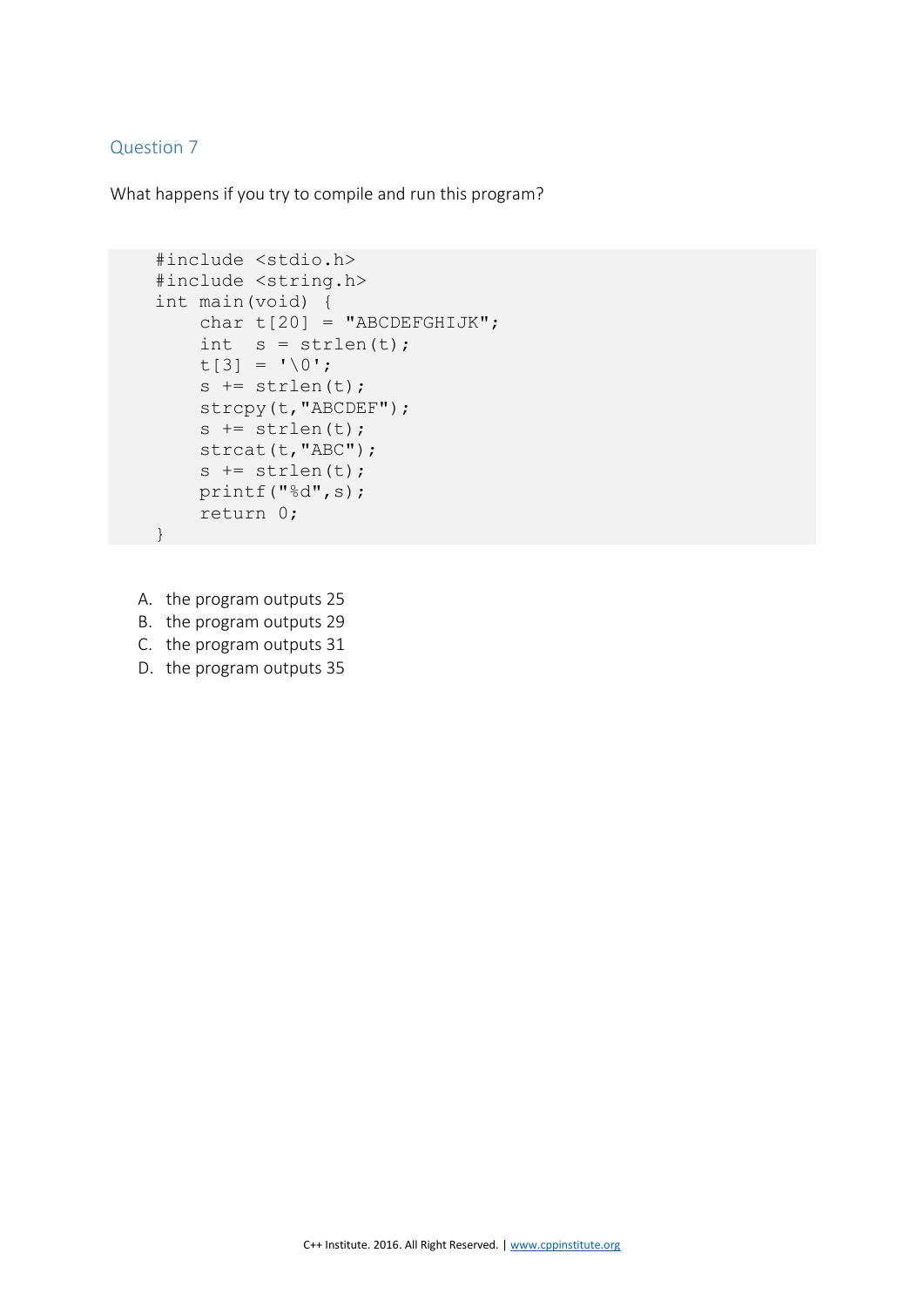```
 #include <stdio.h>
    int main(void) { 
       int t[2][2];
       int i, j, s = 0;for(i = 0; i < 2; i++)
            for(j = 1; j >= 0; j--)
               t[i][j] = 2 * j + 1; printf("%d",t[1][0]); 
        return 0; 
 }
```
- A. the program outputs 1
- B. the program outputs 2
- C. the program outputs 3
- D. the program outputs 4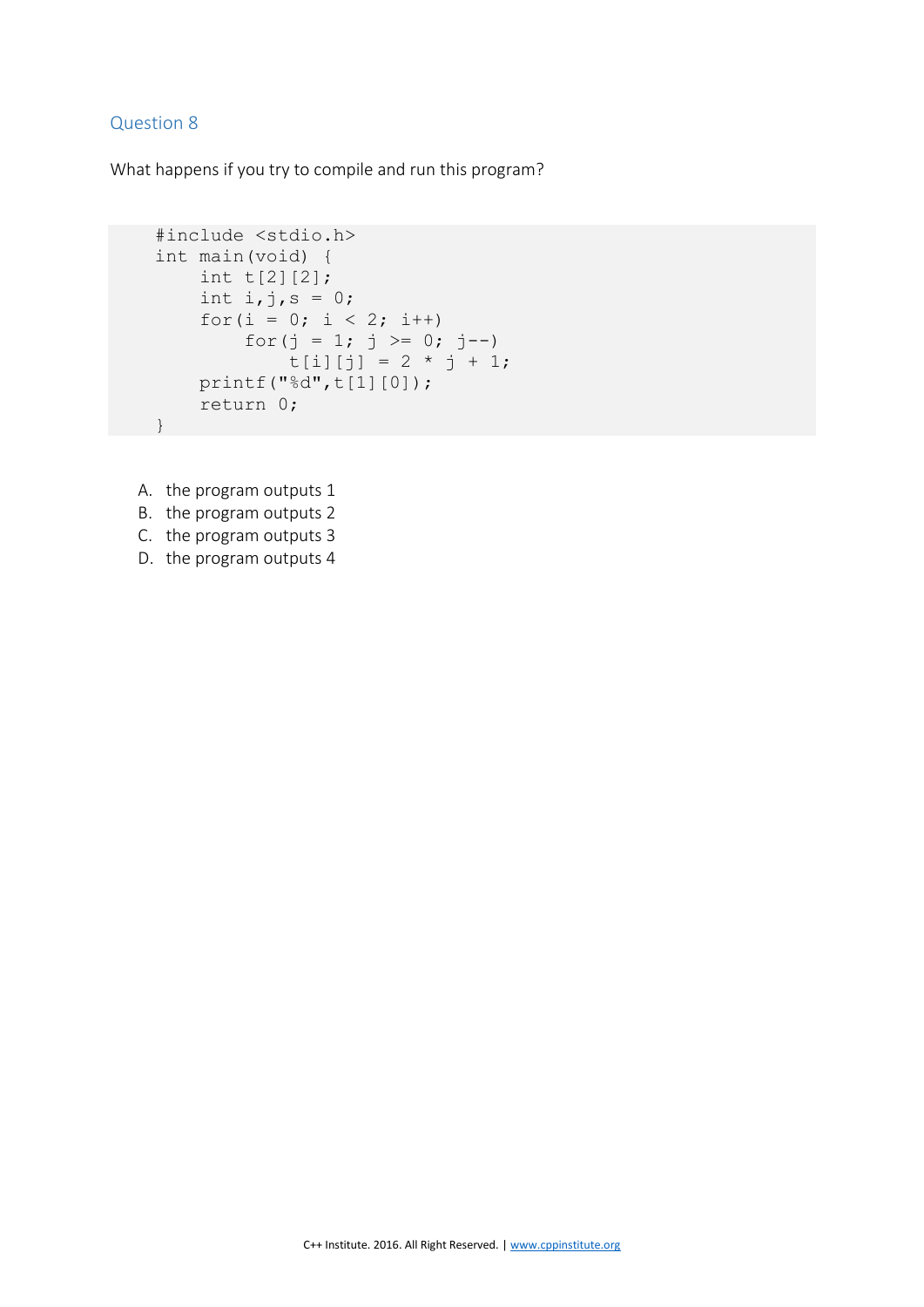```
 #include <stdio.h>
    #include <stdlib.h>
    int main(void) { 
char *p;
 int i; 
       p = (char *)<i>mathb>malloc(10)</i>;for(i = 0; i < 10; i++)
        p[i] = 'A' + i; printf("%c",*(p+9)); 
        free(p); 
        return 0; 
 }
```
- A. the program outputs J
- B. the program outputs K
- C. the program outputs L
- D. the program outputs M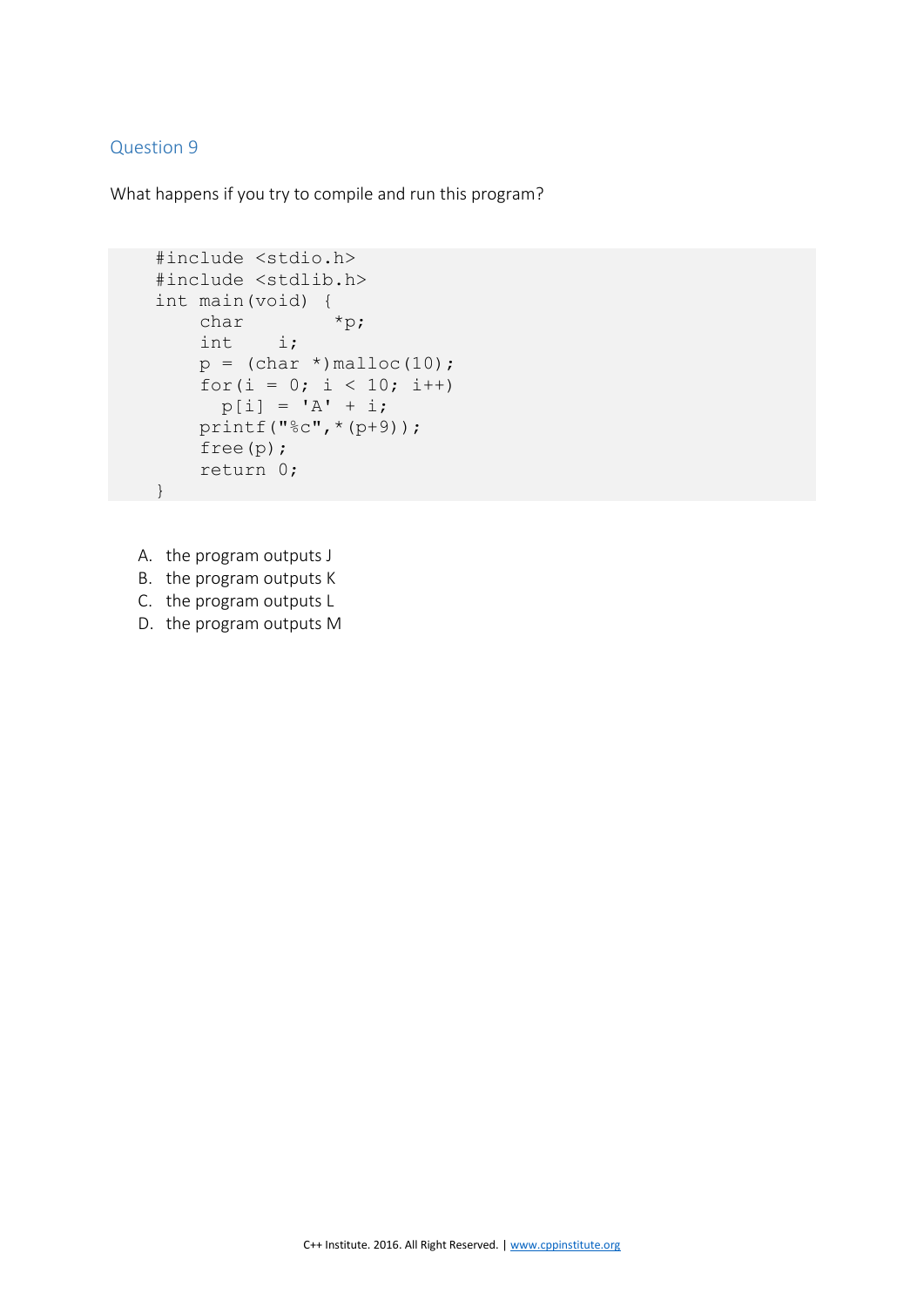What happens if you try to compile and run this program?

```
 #include <stdio.h>
     #include <stdlib.h>
     struct S1 { 
         int p1,p2; 
     }; 
     struct S2 { 
         int p1; 
         struct S1 s1; 
         int p2; 
     }; 
     int main(void) { 
        int s = 0;
        struct S2 S2 = \{ 1, 2, 3, 4 \};
         struct S2 *p; 
        p = (struct S2 *)malloc(sizeof(struct S2));
        *_{p} = s2;
        s2. p1 = 0;s = p->p1 + s2.p1 + p->p2 + p->s1.p2; free(p); 
         printf("%d",s); 
         return 0; 
 }
```
A. the program outputs 16 B. the program outputs 32 C. the program outputs 4 D. the program outputs 8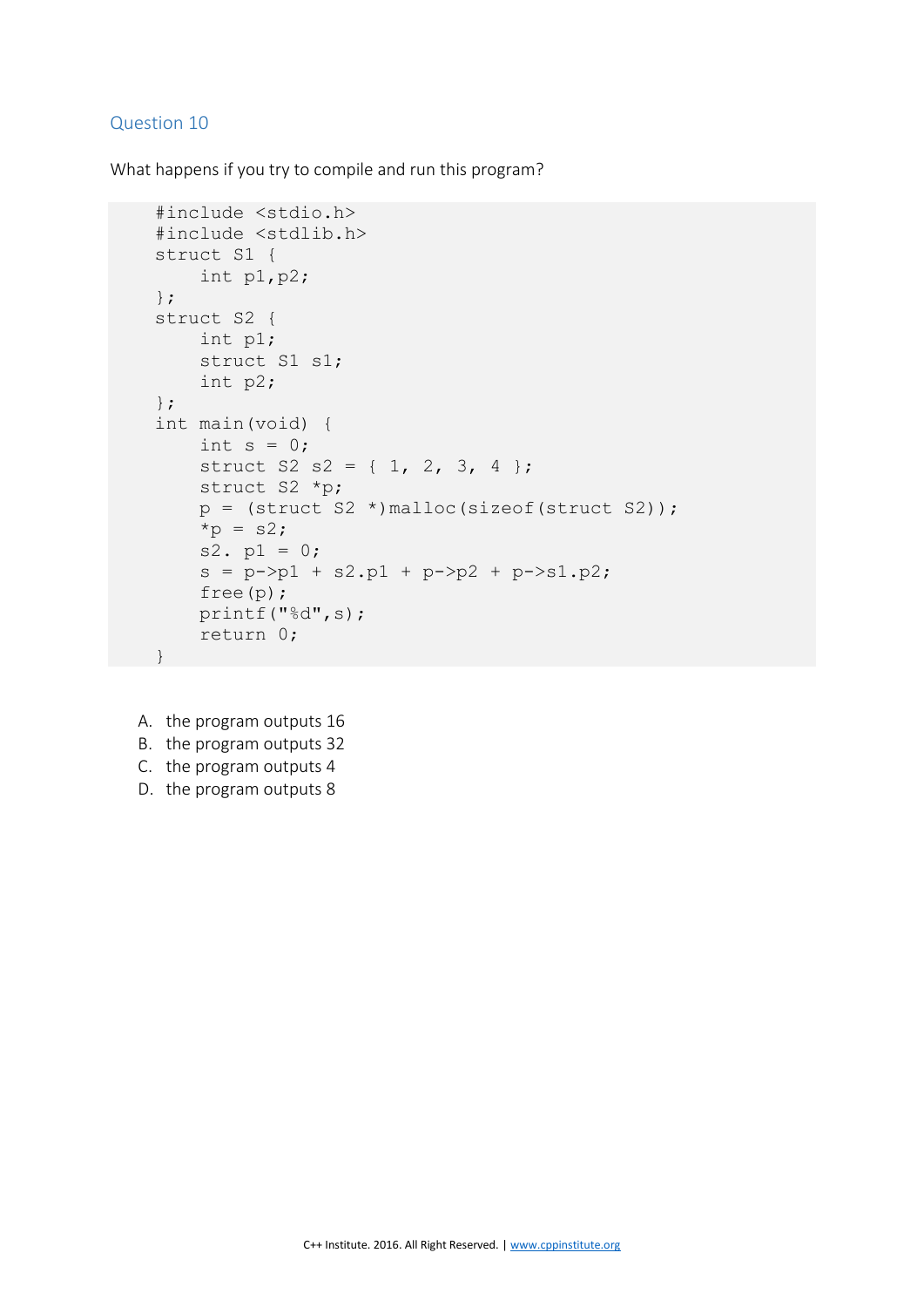```
 #include <stdio.h>
 int main(void) { 
   int t[2][3] = { { 3, 2, 1 }, { 1, 2, 3} };
    printf("%d", sizeof(t) / sizeof(t[1][1]));
     return 0; 
 }
```
- A. the program outputs 6
- B. the program outputs 3
- C. the program outputs 2
- D. the program outputs 4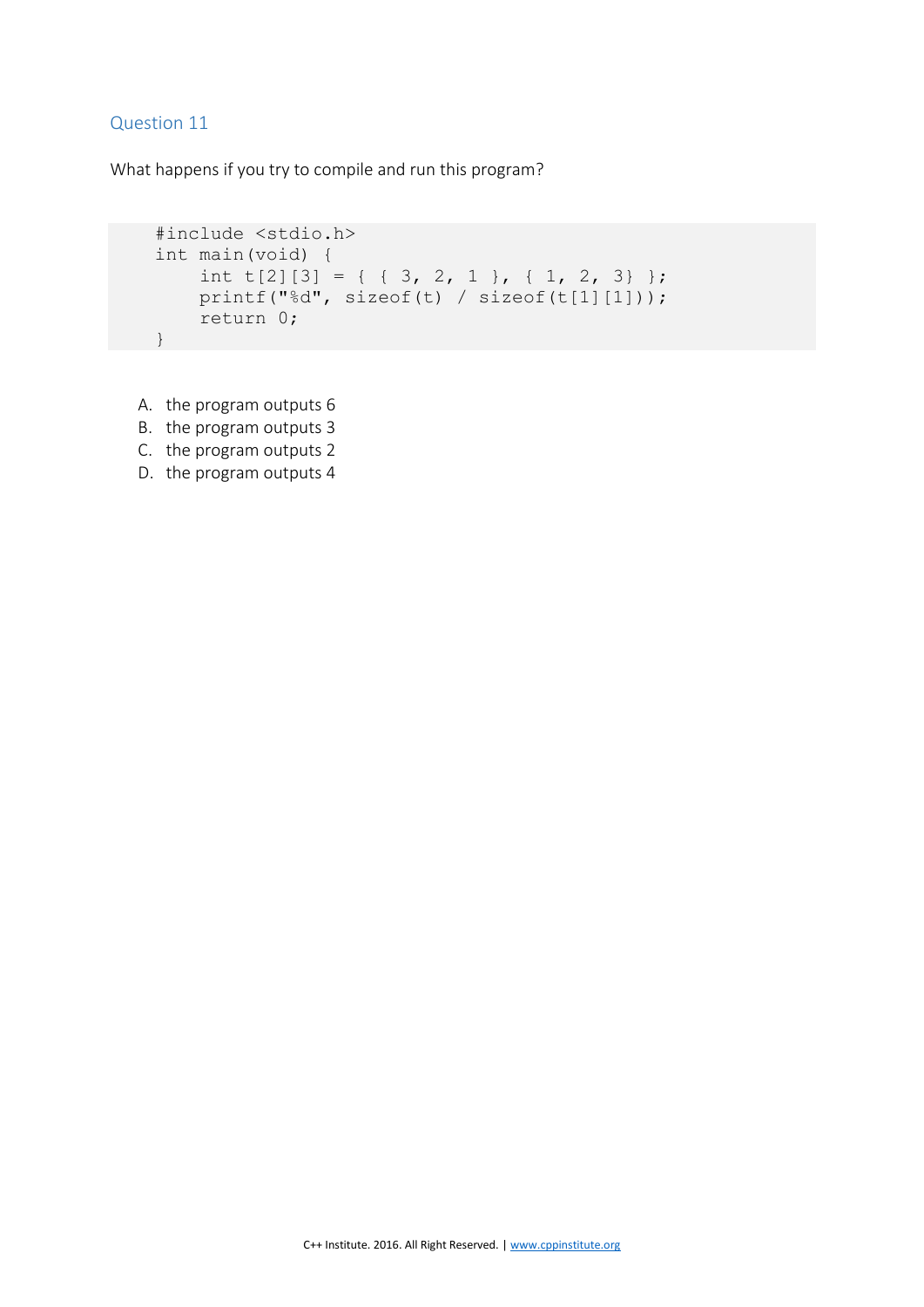```
 #include <stdio.h>
 int add(int par) { 
    par += par; 
     return par; 
 } 
 int add2(int p1, int p2) { 
     return p1 + p2; 
 } 
 int main(void) { 
   int var = 0;
    var = add2(add(2), add(4));var = add2(var, var); printf("%d",var); 
     return 0; 
 }
```
- A. the program outputs 12
- B. the program outputs 24
- C. the program outputs 48
- D. the program outputs 60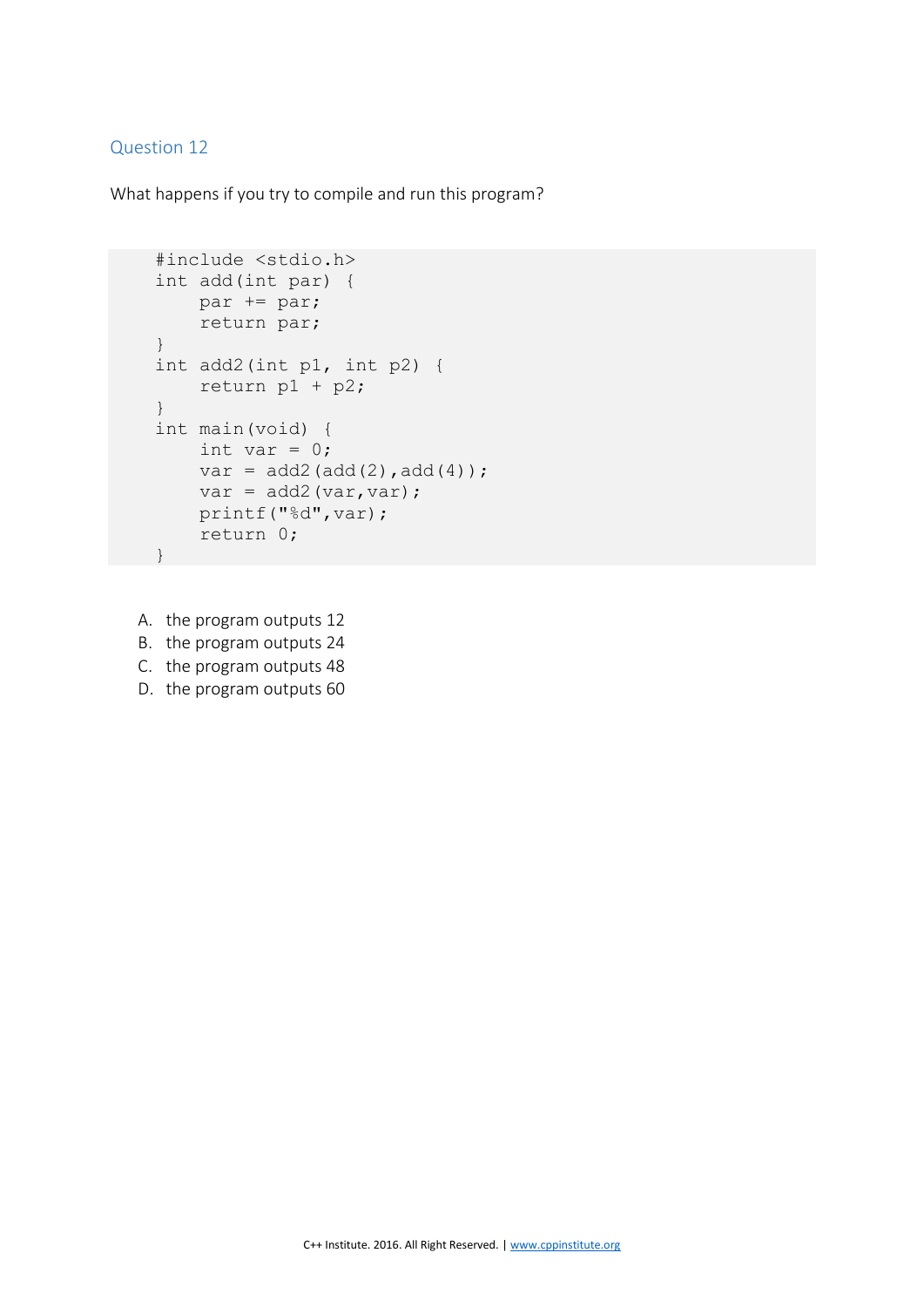What happens if you try to compile and run this program?

```
 #include <stdio.h>
     #include <string.h>
     void f(char *s) { 
        s[1] = ' \ 0'; } 
    int main(void) { 
        char p1[] = "ABC", p2[] = "XYZ";f(p1);f(p2); printf("%d",strlen(p1) + strlen(p2)); 
         return 0; 
 }
```
A. the program outputs 0 B. the program outputs 1 C. the program outputs 1.5 D. the program outputs 2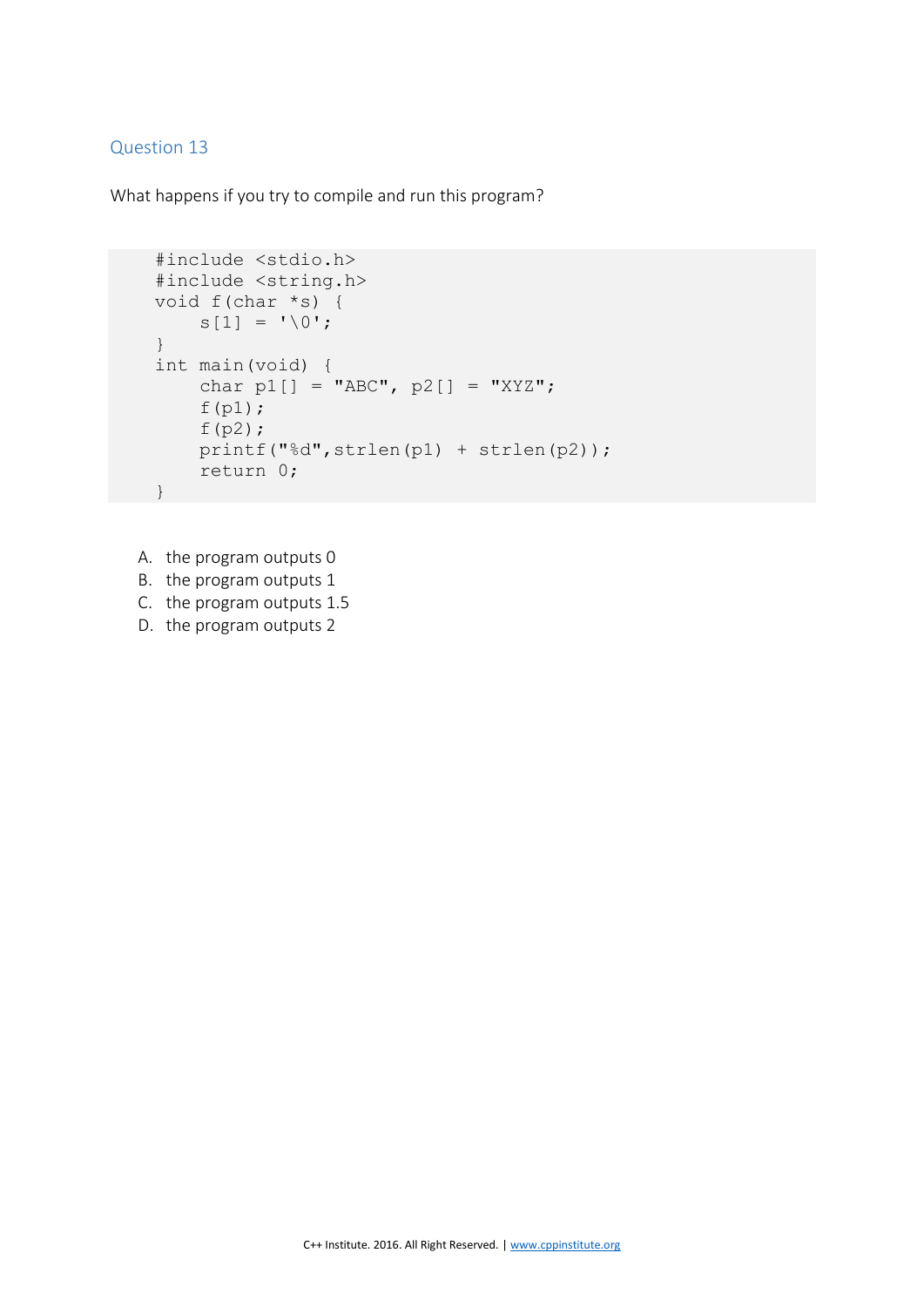What happens if you try to compile and run this program with the following command? prog MARY HAD A LITTLE LAMB

```
 #include <stdio.h>
 #include <string.h>
 int main(int argc, char *argv[]) { 
    printf("%d", argc + strlen(argv[1]));
    return 0; 
 }
```
A. the program outputs 8

- B. the program outputs 6
- C. the program outputs 4
- D. the program outputs 10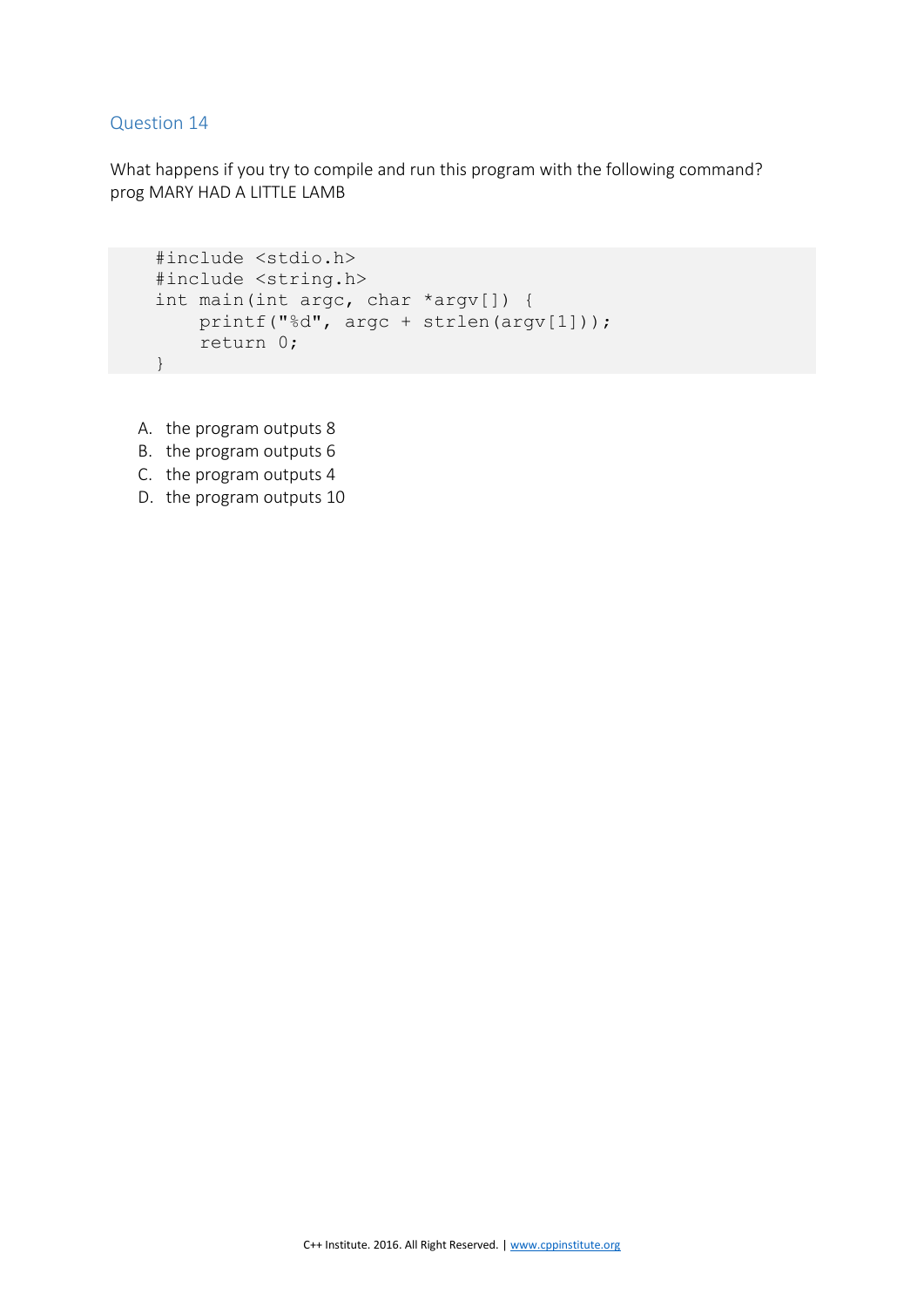What happens when you try to compile and run the following program?

```
 #include <stdio.h>
    int main(void) { 
      FILE *f;char s[] = "To be or not to be"; long i; 
        f = fopen("f", "w+b"); fputs(s,f); 
         fseek(f,-2,SEEK_END); 
        i = ftell(f);
         fclose(f); 
        printf("%d",i); 
         return 0; 
 }
```
- A. the program outputs 18
- B. the program outputs 2
- C. the program outputs 16
- D. the program outputs -2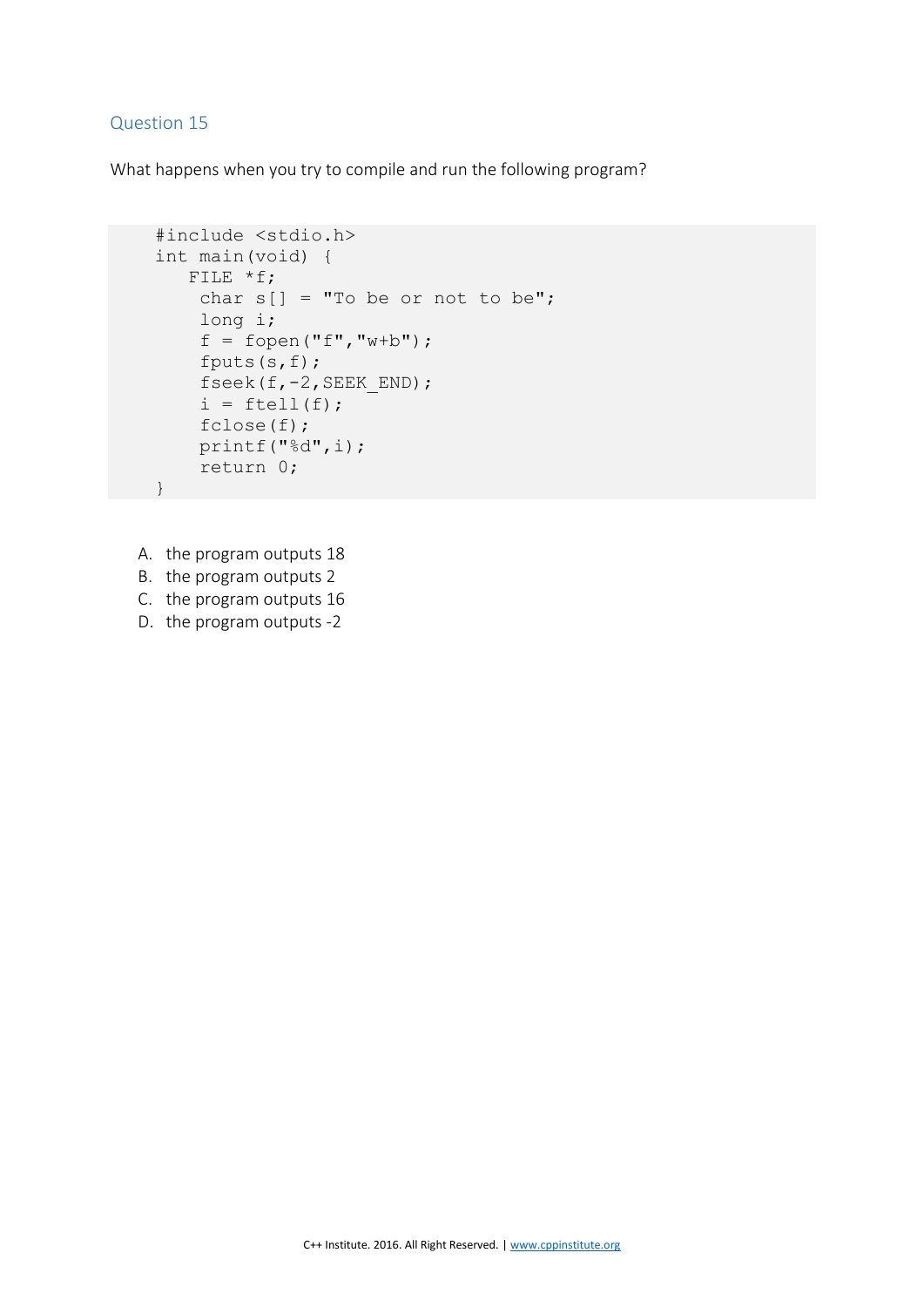What happens when you try to compile and run the following program?

```
 #include <stdio.h>
     int main(void) { 
        FILE *f; 
         int i; 
        f = fopen("f", "w+b"); fputs("123",f); 
         rewind(f); 
         fputs("3",f); 
         fclose(f); 
        f = fopen("f", "rt"); fscanf(f,"%d",&i); 
         fclose(f); 
         printf("%d",i); 
         return 0; 
 }
```
- A. the program outputs 123
- B. the program outputs 323
- C. the program outputs 232
- D. the program outputs 132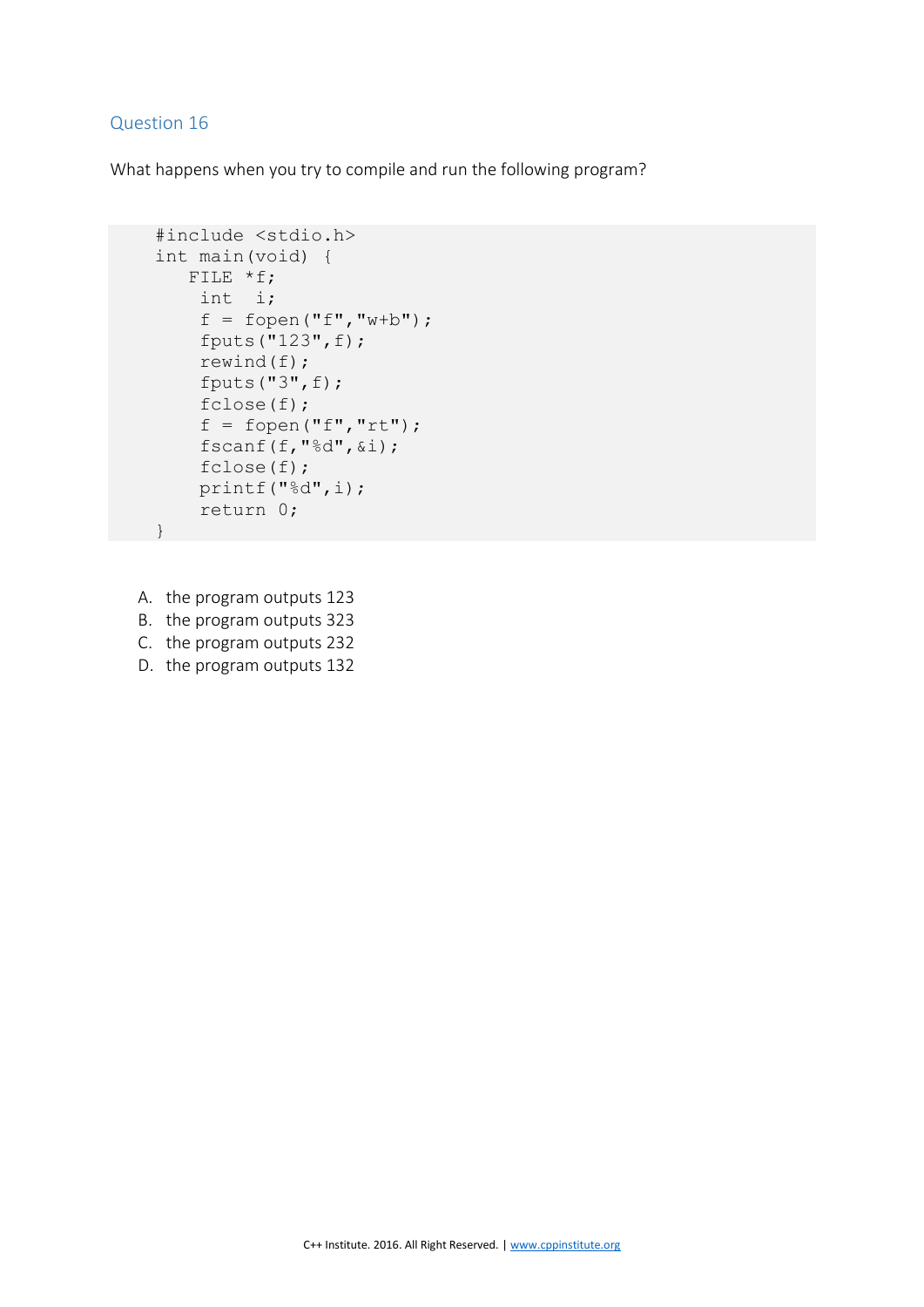What happens when you try to compile and run the following program?

```
 #include <stdio.h>
     int main(void) { 
         FILE *f; 
         int i; 
        f = fopen("f", "wb");fwrite(f, 2, 1, f);
         fclose(f); 
        f = fopen("f", "rb"); fseek(f,0,SEEK_END); 
        i = ftell(f);
         fclose(f); 
         printf("%d",i); 
         return 0; 
 }
```
A. the program outputs 2

B. the program outputs 1

C. the program outputs 0

D. the program outputs -1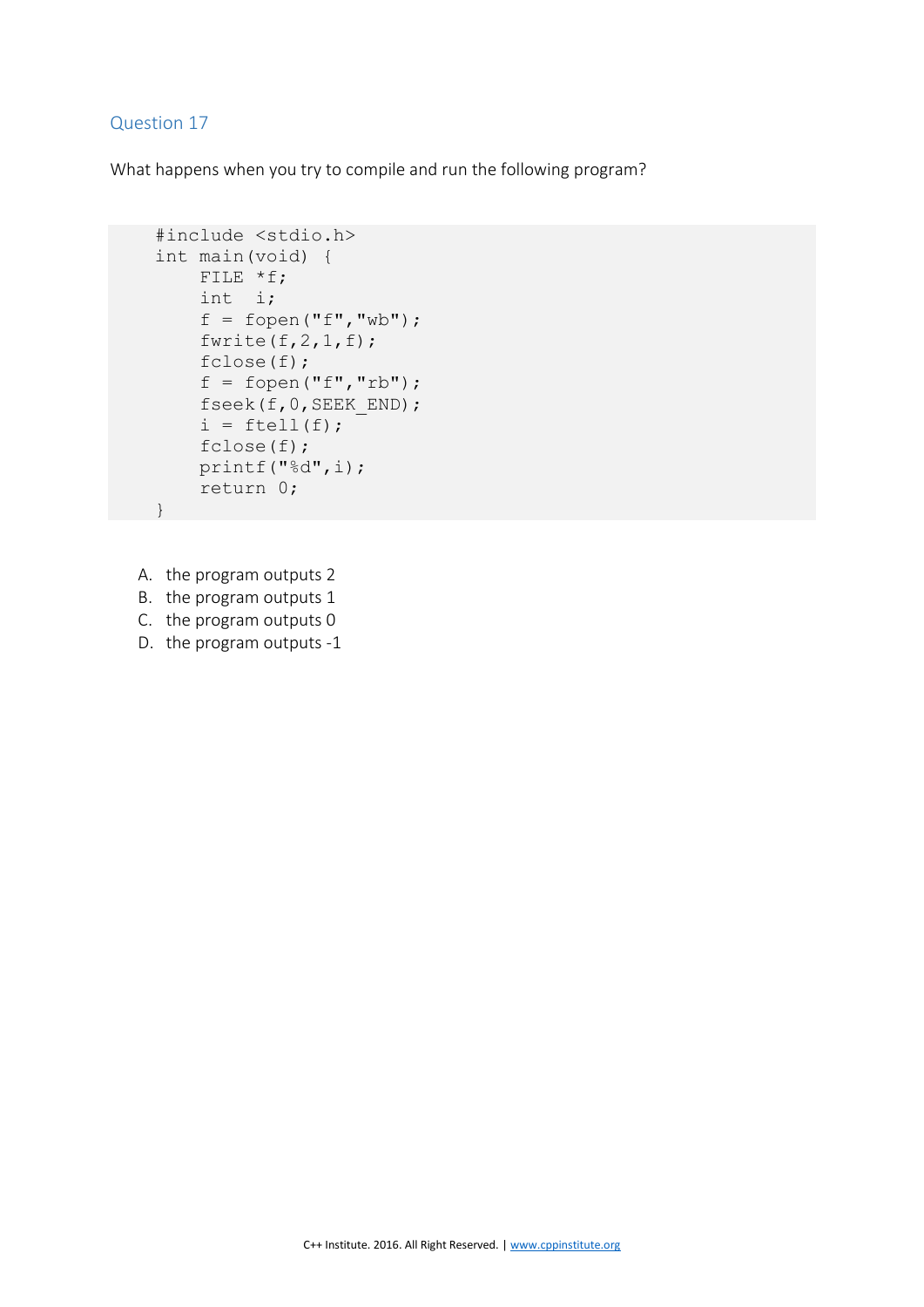How big is the file created by the following program?

```
 #include <stdio.h>
 int main(void) { 
   FILE *f; 
    char s[] = "Mary had a little lambda", *p = s + 2;p[4] = ' \ 0';f = fopen("f", "wb"); fputs(s,f); 
     fclose(f); 
     return 0; 
 }
```
- A. 6 bytes
- B. 18 bytes
- C. 24 bytes
- D. 30 bytes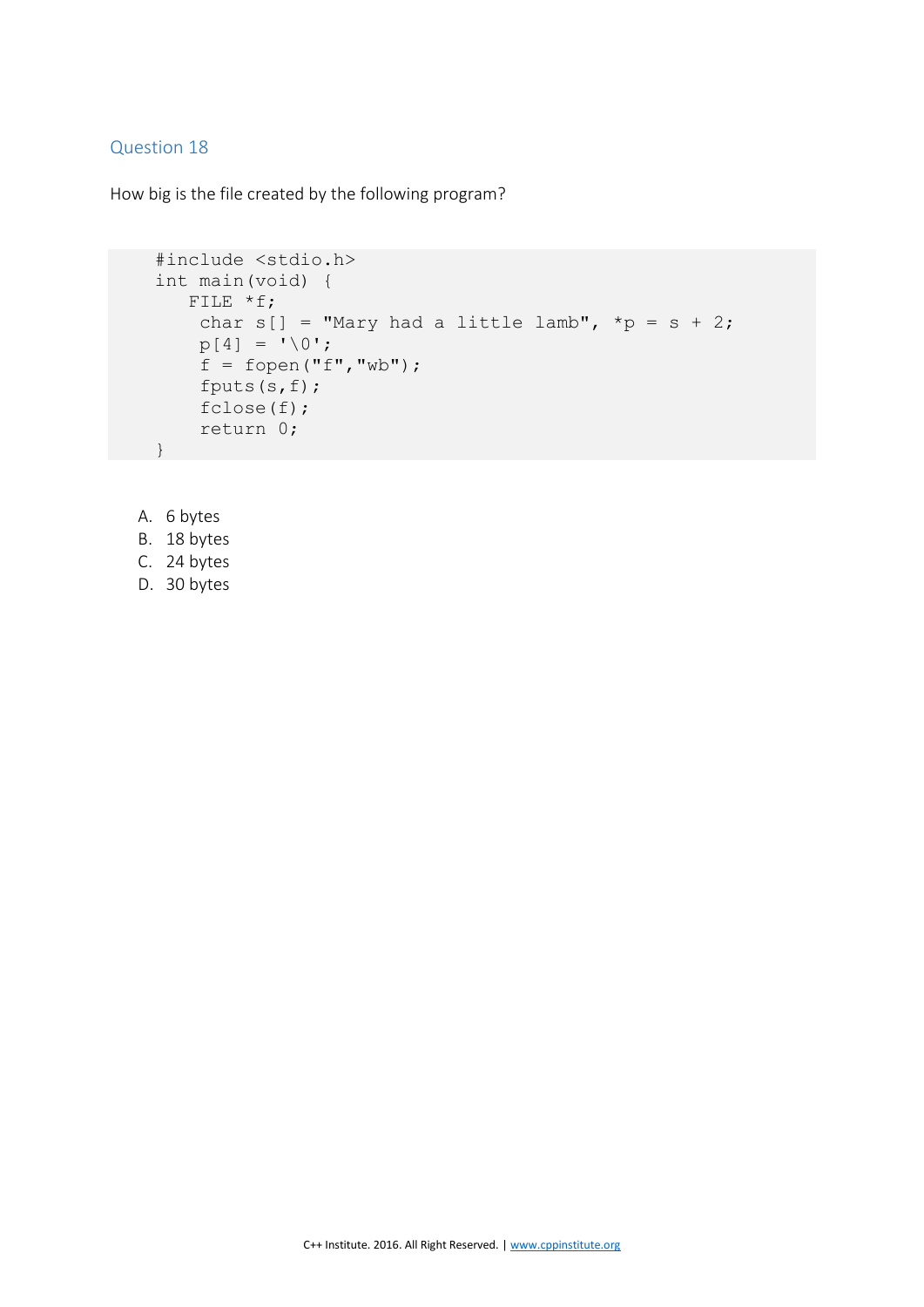What happens when you compile and run the following program?

```
 #include <stdio.h>
    #define F1(X) X*X 
\#\text{define } F2(X) ((X) * (X))
#define F3(X) ((X) * X) int main(void) {
       int i = 1;int j = 2;
       int k = 3; int s; 
       s = F1(i + j) + F2(i - j) + F3(i + k); printf("%d",s); 
        return 0; 
     }
```
A. the program outputs 10

B. the program outputs 13

C. the program outputs 16

D. the program outputs 7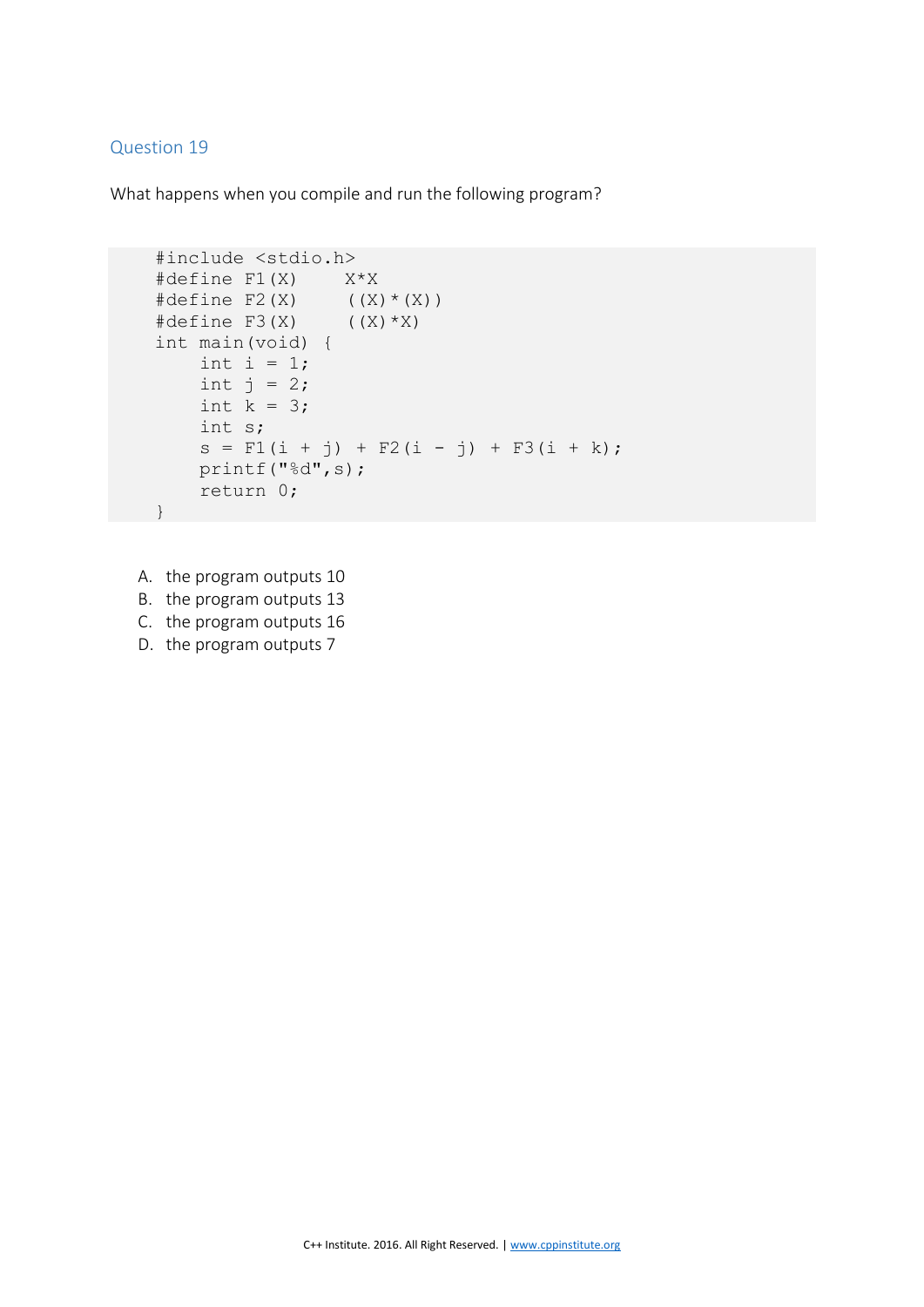What happens when you compile and run the following program?

```
 #include <stdio.h>
int vr = 10;
 int fun1(int param) { 
   int vr = 1;v + +;
     return vr + param; 
 } 
 int main(void) {
   printf("d", fun1(1) + fun1(1)); return 0;
 }
```
- A. the program outputs 4
- B. the program outputs 5
- C. the program outputs 6
- D. the program outputs 7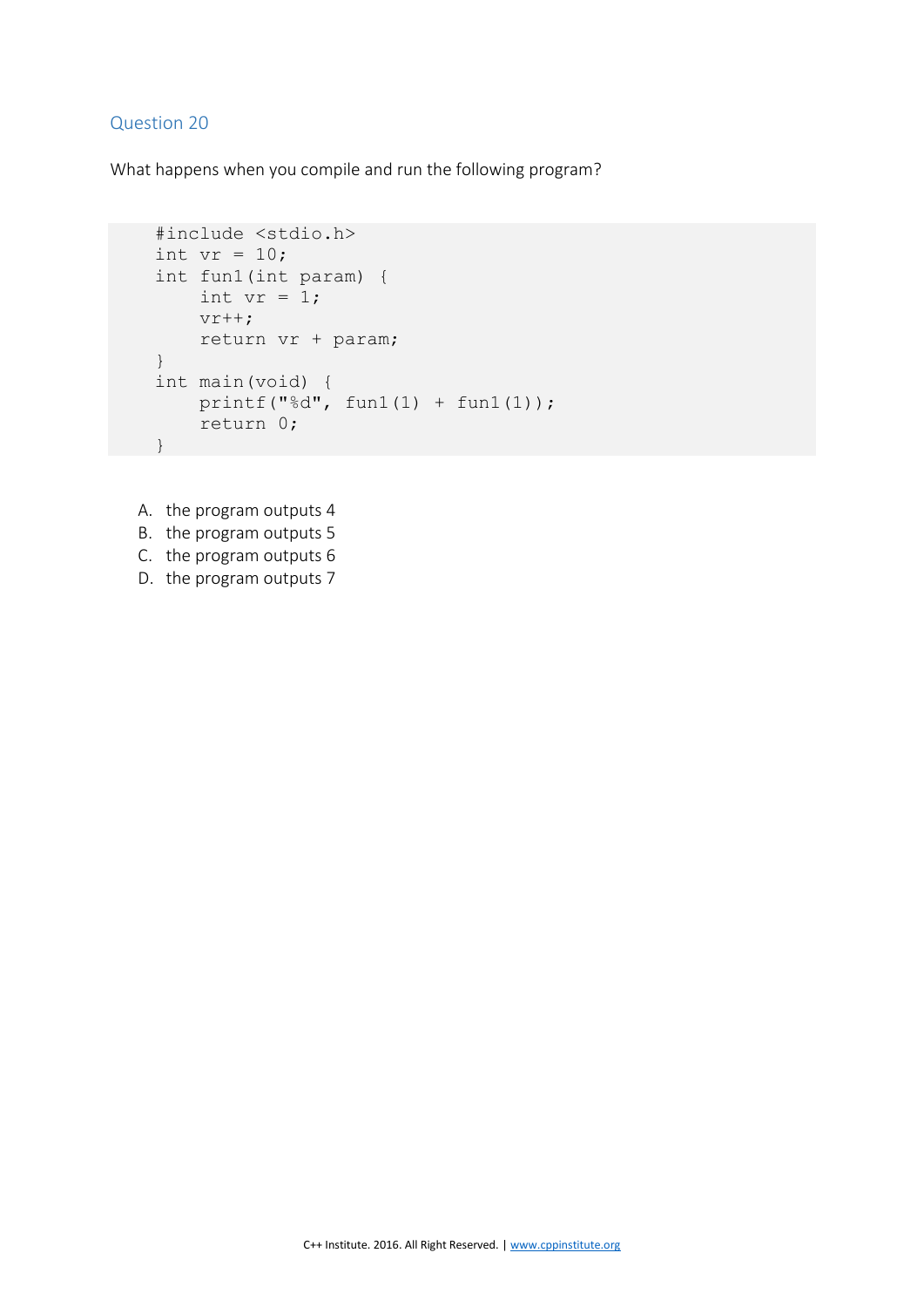What happens when you compile and run the following program?

```
 #include <stdio.h>
    int vr = 10;
     int fun1(int param) { 
          int vr; 
         vr = 2; return vr + param; 
     } 
     int fun2(int param) { 
         vr += param; 
          return param + 1; 
     } 
     int main(void) { 
         int s; 
         vr /= 2;s = \text{funl(vr)} + \text{funl(vr)};
          printf("%d",s); 
          return 0; 
 }
```
- A. the program outputs 13
- B. the program outputs 23
- C. the program outputs 33
- D. the program outputs 43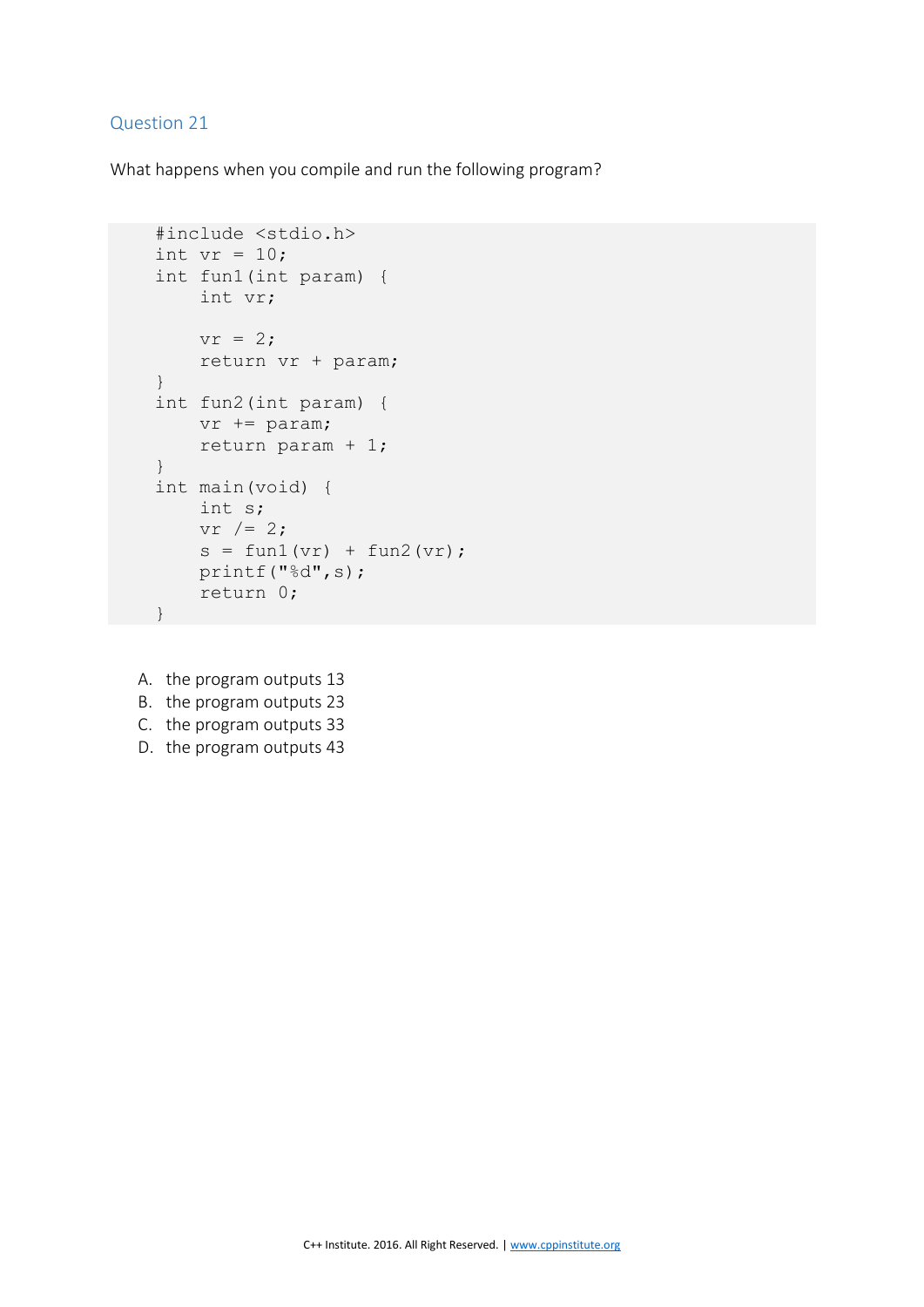What happens when you compile and run the following program?

```
 #include <stdio.h>
     #define CIT(X) #X; 
     #define CNC(X,Y,Z) X##Y##Z 
     #define VAL 641221 
     int main(void) { 
        int i = CNC(64, 12, 21);
        int j = i + VAL;
        char *_{S} = \text{CIT}(i); printf("%d%s",j,s); 
         return 0; 
 }
```
- A. the program outputs 1282442641221
- B. the program outputs 1282442i
- C. the program outputs 6412211282442
- D. the program outputs 641221i